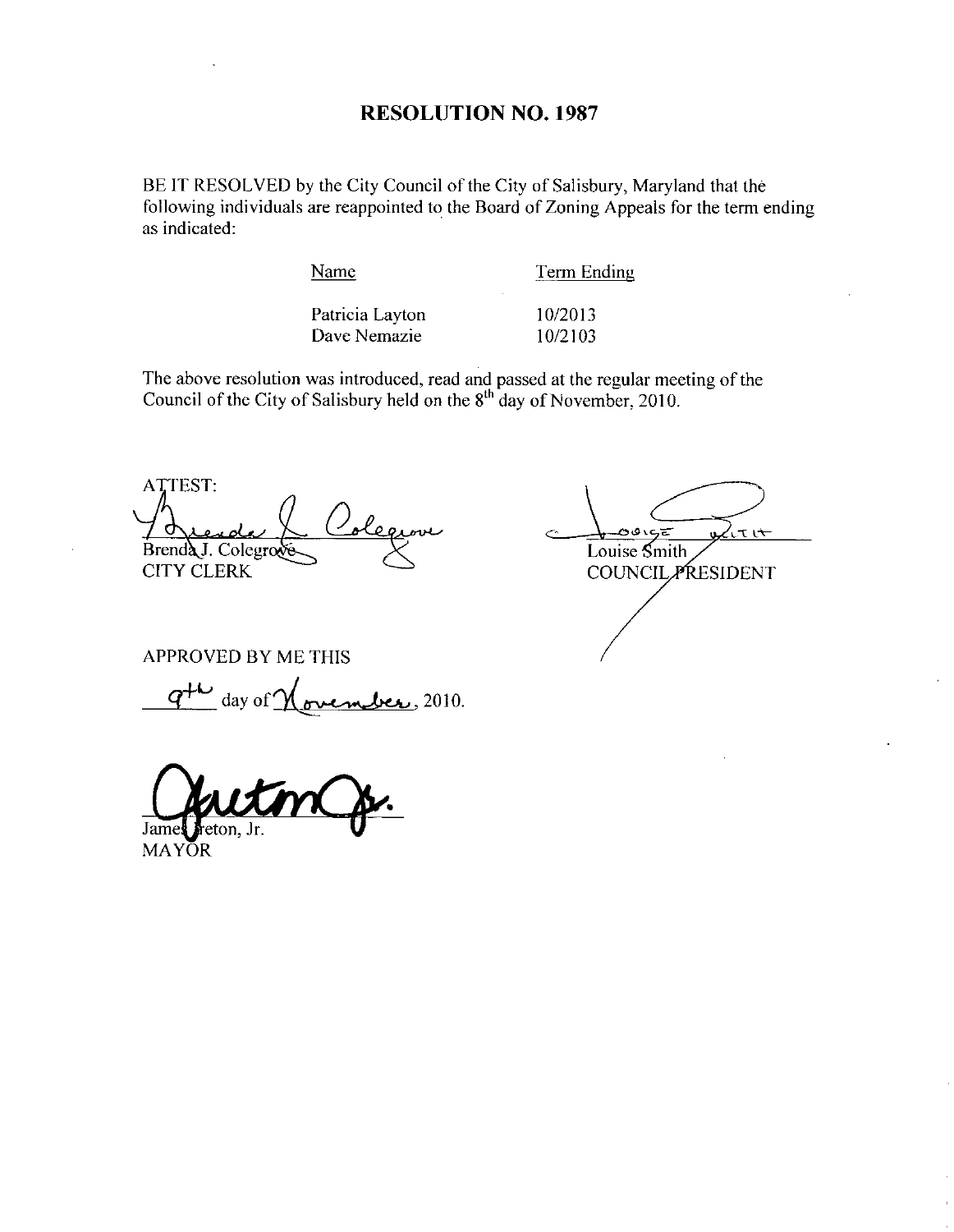# INTER

# $\frac{1}{\text{OFFICE}}$  MEMO

## OFFICE OF THE MAYOR

To: John Pick From: Sherrell McBride SM Subject: Board of Zoning Appeals Date: October 29, 2010

Mayor Ireton would like to reappointment the following persons to the Board of Zoning Appeals:

Name Term Ending Member Since Patricia Layton 10/2013 1981<br>
Dave Nemazic 10/2013 2005 Patricia Layton 10/2013 1981<br>Dave Nemazic 10/2013 2005

Attached you will find information for Mrs Layton and Mr Nemazic and the Resolution necessary for their reappointment. Please forward this information to the City Council so it may be placed on their agenda for the next City Council meeting. Please let me know if you have any questions

Attachment

CC: Mayor Ireton Jack Lenox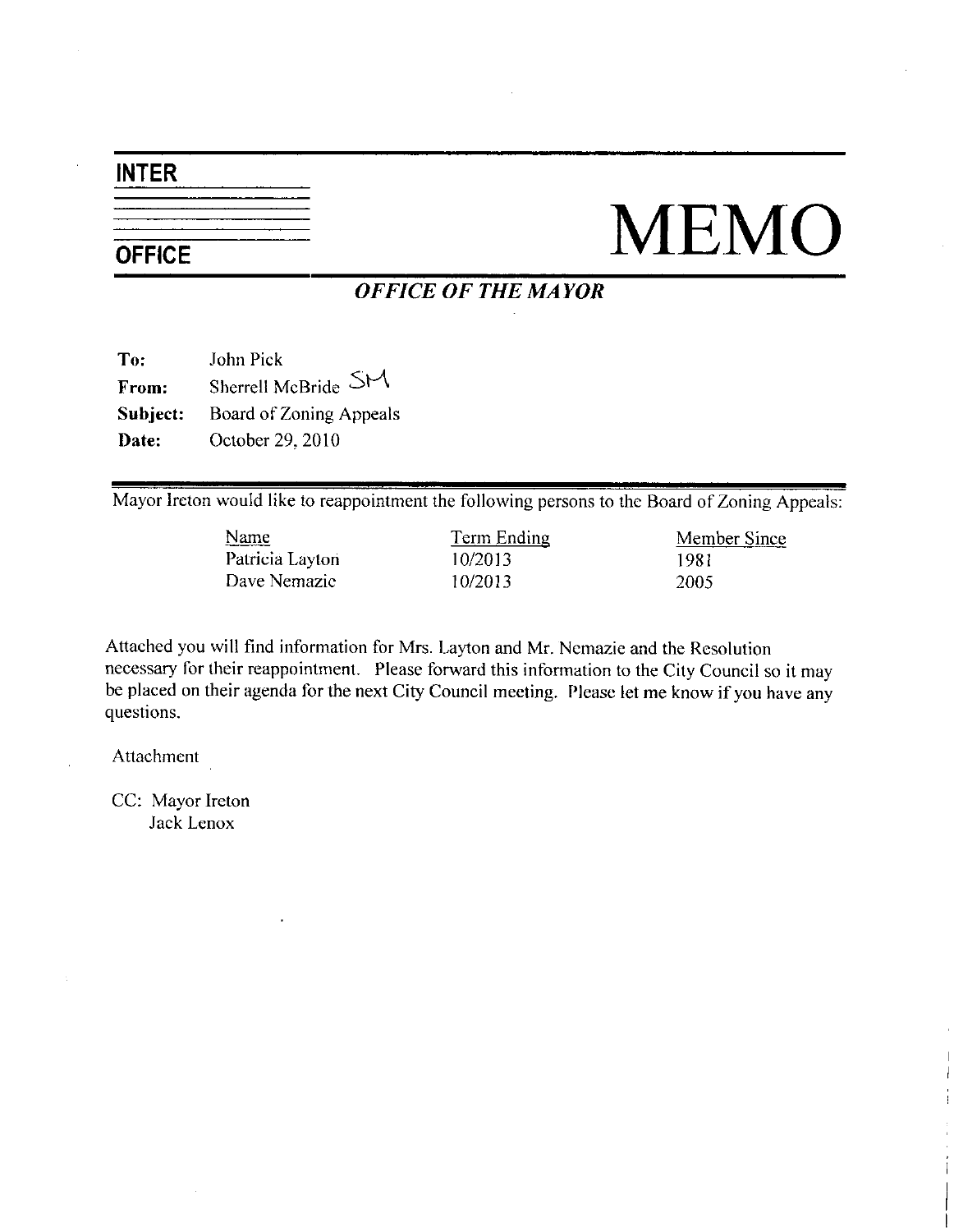### David A. Nemazie 713 Rich Wil Dr Salisbury, MD 21804 410-860-8559

19 October 2010

The Honorable Mayor James P. Ireton, Ir. City of Salisbury Government Office Building 125 North Division St Salisbury, MD 21801

Mayor Ireton:

I write to you seeking another term on the City of Salisbury Board of Zoning Appeals. I've attached my resume that highlights my professional experience, dedication, and commitment to our community.

I have enjoyed my tenure first as an alternate then as afull member on the BZA since 2005. My professional experience at the University of Maryland Center for I have enjoyed my tenure first as an alternate then as a full member on the BZA<br>since 2005. My professional experience at the University of Maryland Center for<br>Environmental Science also made me well suited to chair the Ci Policy Task Force that developed a final report in 2009. In addition, I currently serve as a board member of the following non-profit organizations: Delmarva Zoological Society; Lower Shore Land Trust (Secretary); and the Nanticoke Watershed Alliance (President).

Should you have any questions or require additional information regarding my request to serve another term on the BZA please contact me atyour earliest convenience

Yours Truly...

David T A Nemazi

Cc: Sherrell McBride Beverly Tull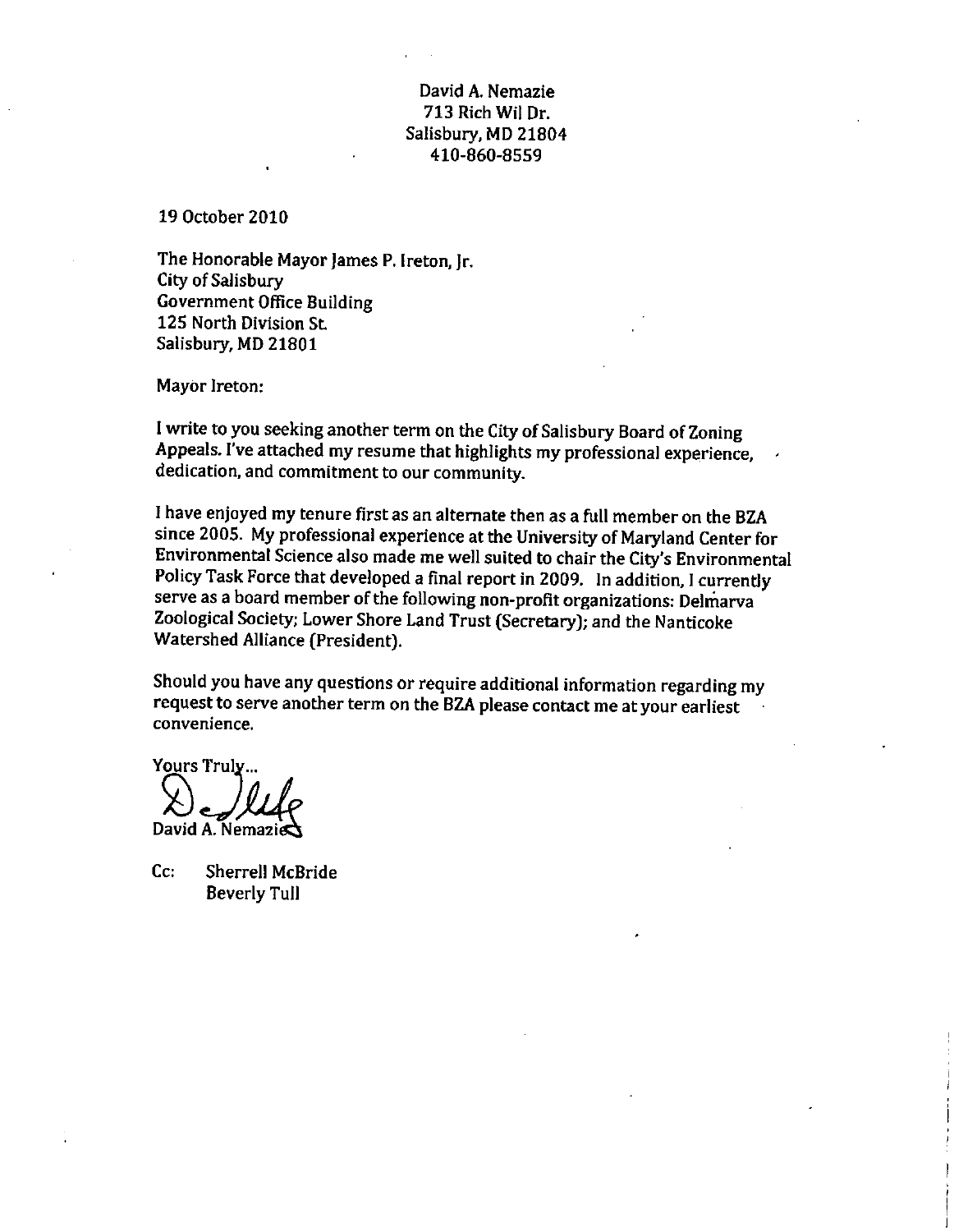#### BIOGRAPHY

Dave Nemazie has extensive experience in university administration, aquatic research, science Dave Nemazie has extensive experience in university administration, aquatic research, science and policy interface, partnership development, and public relations. I have developed new partnerships with the public, private, partnerships with the public, private, and non-profit sector, locally as well as internationally. I received a MS through the University of Maryland Center for Environmental Science and currently serve as the Center's Associate Vice President for External Affairs.

#### EDUCATION

#### 1991 Master of Science

 $\overline{\mathcal{L}}$ 

f,

University of Maryland, College Park (Marine, Estuarine, Environmental Sciences) 1988 Bachelor of Science (Environmental Sciences) and Bachelor of Arts (Biology) Purchase College, State University of New York

#### FELLOWSHIPS

| $1999 - 2000$ | Water Resources Leadership Initiative (Institute for Governmental Service, |
|---------------|----------------------------------------------------------------------------|
|               | University of Maryland, College Park)                                      |
|               | 1989 – 1991 Maryland Sea Grant Fellowship                                  |

1987 Tibor T. Polgar Fellowship (Hudson River Foundation)

#### CURRENT PROFESSIONAL POSITION

#### 2007 - Present Associate Vice President for External Affairs

#### 1997 2007 Assistant to the President

University of Maryland Center for Environmental Science (UMCES) Primary responsibilities currently include:

- responsibilities currently include:<br>Serve as executive team member where University-wide strategic planning and decision<br>making occurs making occurs
- Serve as the government affairs liaison for UMCES  $\bullet$
- Sity of Maryland Center for Environmental Science (UMCES)<br>
y responsibilities currently include:<br>
Serve as executive team member where University-wide strategic planning and o<br>
making occurs.<br>
Serve as the government affai Represent UMCES at BayStat, Bay Workgroup and the Governor's Bay Cabinet (Alternate) meetings in which multi-agency development and coordination of State policies and initiatives are achieved.
- Responsible for the development of materials for an external audience which includes environmental decision makers, State legislators, stakeholders, and the general public while supervising the Director of Public Relations and Marketing.
- Support the Vice President for Science Applications and the Integration and Application Network through proposal develop and some grant and personnel management
- Work closely with the Vice President for Development in building a fundraising program while supervising the Director of Public Relations and Marketing.<br>Support the Vice President for Science Applications and the Integration and Application<br>Network through proposal develop and some grant and personnel manage Visitors
- Serve as an advisor to several local, regional, and international programs by providing means and methods of engaging multiple stakeholders in scientific communication and policy initiatives

#### FORMER PROFESSIONAL POSITIONS

1994 - 1997 Senior Faculty Research Assistant, UMCES Center Administration 1992 - 1994 Faculty Research Assistant, UMCES - Horn Point Laboratory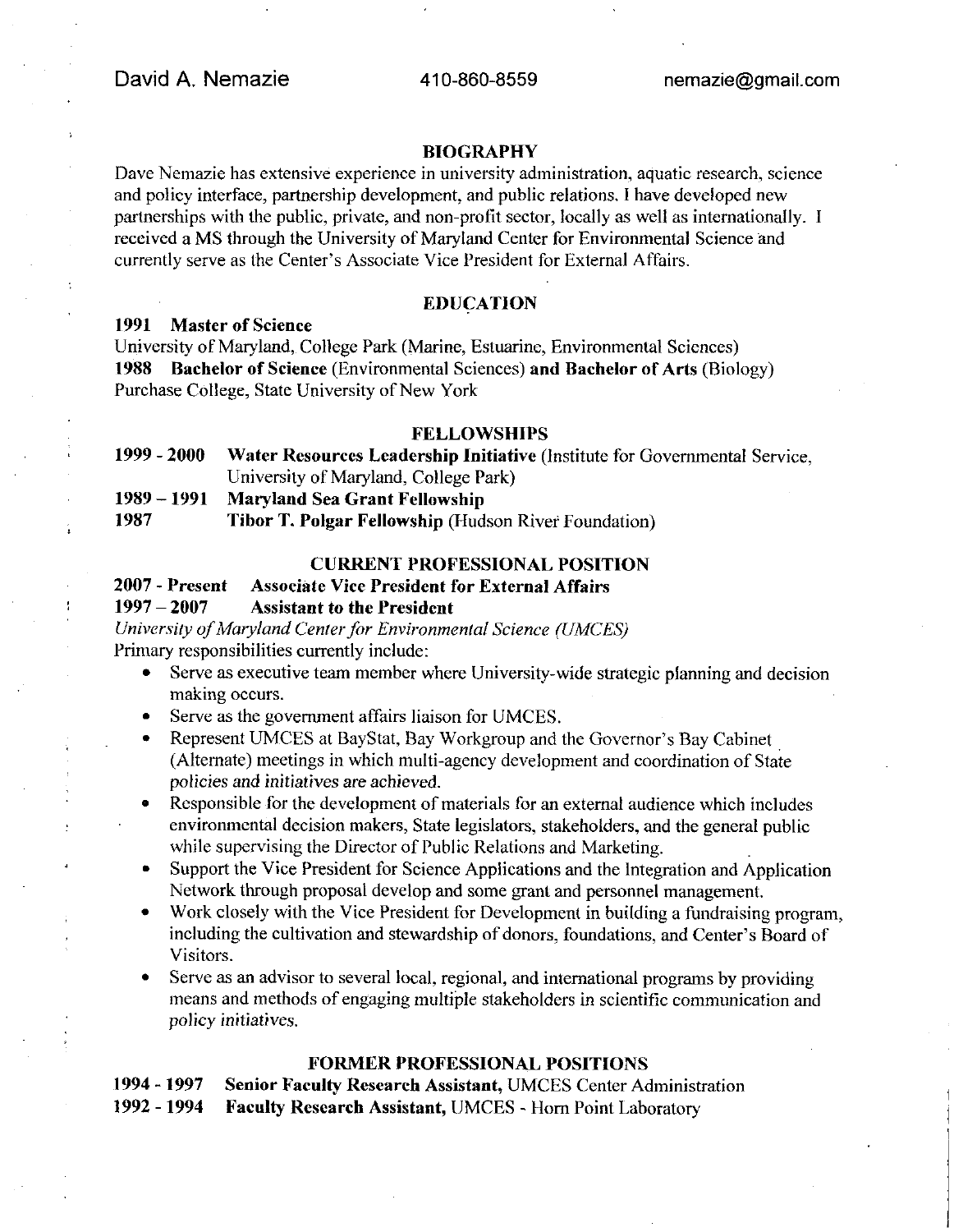#### PROFESSIONAL ADVISORY BOARDS AND COMMITTEES

 $(present membership only)$ 

#### University of Maryland Center for Environmental Science

Executive Council, member since 2000

Administrative Council, member since 1994

Dive Safety Board, member since 1997

Faculty Senate, Administrative Liaison since 2003

#### **University System of Maryland**

State Relations Committee, member since 2007

## State of Maryland

BayStat, UMCES representative since 2007

Chesapeake Bay Workgroup, UMCES representative since 2000

Chesapeake Bay Cabinet, UMCES alternate since 2000

Choptank Tributary Strategy Team, member and State Liaison since 1995

#### PERSONAL ADVISORY BOARDS AND COMMITTEES

(present membership only)

#### Non Governmental Organizations

Nanticoke Watershed Alliance, Board Member since 2004, President since 2005 Lower Shore Land Trust, Board Member since 2004, Secretary since 2006 Delmarva Zoological Society, Board Member since 2009

#### City of Salisbury

Salisbury Board of Zoning Appeals, Member since 2007